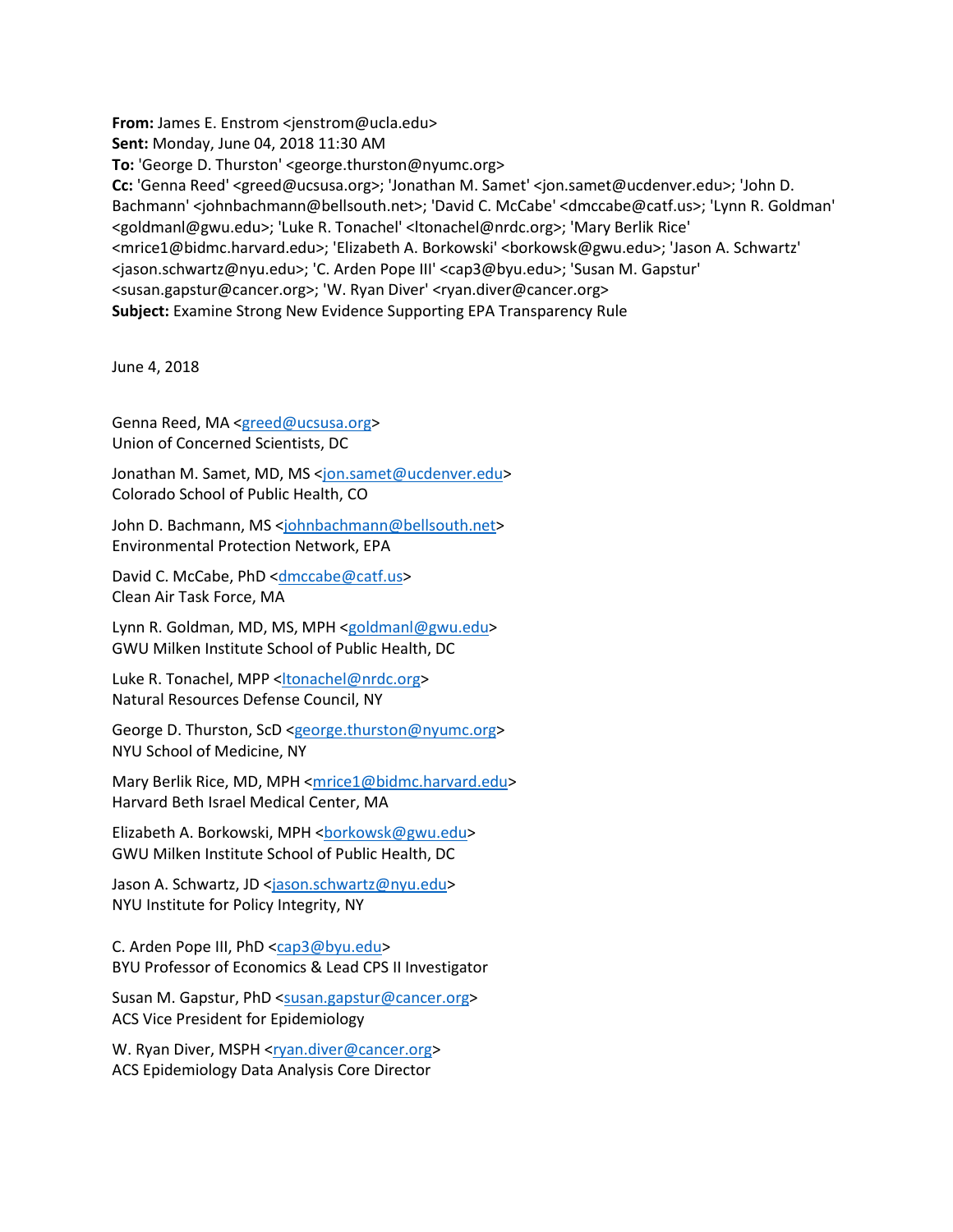## Dear EPA Commenters,

I am writing because you made May 31, 2018 verbal public statements to the EPA Science Advisory Board that were critical of the proposed EPA Rule "Strengthening Transparency in Regulatory Science" [\(https://yosemite.epa.gov/sab/sabproduct.nsf/MeetingCalBOARD/7D239353BCECF85B852582600058B](https://yosemite.epa.gov/sab/sabproduct.nsf/MeetingCalBOARD/7D239353BCECF85B852582600058B716?OpenDocument) [716?OpenDocument\)](https://yosemite.epa.gov/sab/sabproduct.nsf/MeetingCalBOARD/7D239353BCECF85B852582600058B716?OpenDocument). Please read my May 30, 2018 written public comments in support of this Rule [\(https://yosemite.epa.gov/sab/sabproduct.nsf/D41456F68B9F91658525829D004DBD73/\\$File/8848377](https://yosemite.epa.gov/sab/sabproduct.nsf/D41456F68B9F91658525829D004DBD73/$File/88483770.pdf) [0.pdf\)](https://yosemite.epa.gov/sab/sabproduct.nsf/D41456F68B9F91658525829D004DBD73/$File/88483770.pdf). My recent acquisition of and analysis of ACS CPS II data provide strong evidence that data access, transparency, and independent analysis must be essential aspects of EPA regulatory science.

My March 28, 2017 *Dose-Response* article "Fine Particulate Matter and Total Mortality in Cancer Prevention Study Cohort Reanalysis"

[\(http://journals.sagepub.com/doi/full/10.1177/1559325817693345\)](http://journals.sagepub.com/doi/full/10.1177/1559325817693345) found NO significant relationship between fine particulate matter (PM2.5) and total mortality during 1982-1988 in the ACS CPS II cohort, except for replication of the carefully selected results in the 1995 *AJRCCM* Pope article. Furthermore, none of my analyses or findings have violated the confidentiality of any CPS II subject. My null findings challenge the robustness and integrity of the positive relationship between PM2.5 and total mortality in the 1995 *AJRCCM* Pope article, the 2000 HEI Reanalysis Report, and the 2009 HEI Research Report 140. The 1995 *AJRCCM* Pope article, an example of 'pivotal regulatory science,' played the major role in the establishment of the 1997 EPA PM2.5 NAAQS and my Reanalysis shows that is severely flawed.

Dr. C. Arden Pope III and ACS have criticized my Reanalysis, but they have identified no errors in it. My May 29, 2018 *Dose-Response* "Response to Criticism"

[\(http://journals.sagepub.com/doi/pdf/10.1177/1559325818769728\)](http://journals.sagepub.com/doi/pdf/10.1177/1559325818769728) addresses their criticism and provides additional evidence of NO relationship between PM2.5 and total mortality in the CPS II cohort. My repeated requests to Dr. Pope and ACS (Dr. Susan M. Gapstur and Mr. W. Ryan Diver) for a full assessment of my findings and for collaboration have been rejected. Thus, I suggest that you ask them to confirm or refute my findings. My Reanalysis and Response, as they stand, indicate a clear need to reassess the EPA PM2.5 NAAQS. In any case, I have demonstrated the importance to EPA regulatory science of access to underlying data.

Please contact me if you would like to discuss my Reanalysis and/or the EPA Transparency Rule.

Thank you very much for your consideration.

Sincerely yours,

James E. Enstrom, PhD, MPH, FFACE UCLA and Scientific Integrity Institute <http://www.scientificintegrityinstitute.org/> [jenstrom@ucla.edu](mailto:jenstrom@ucla.edu) (310) 472-4274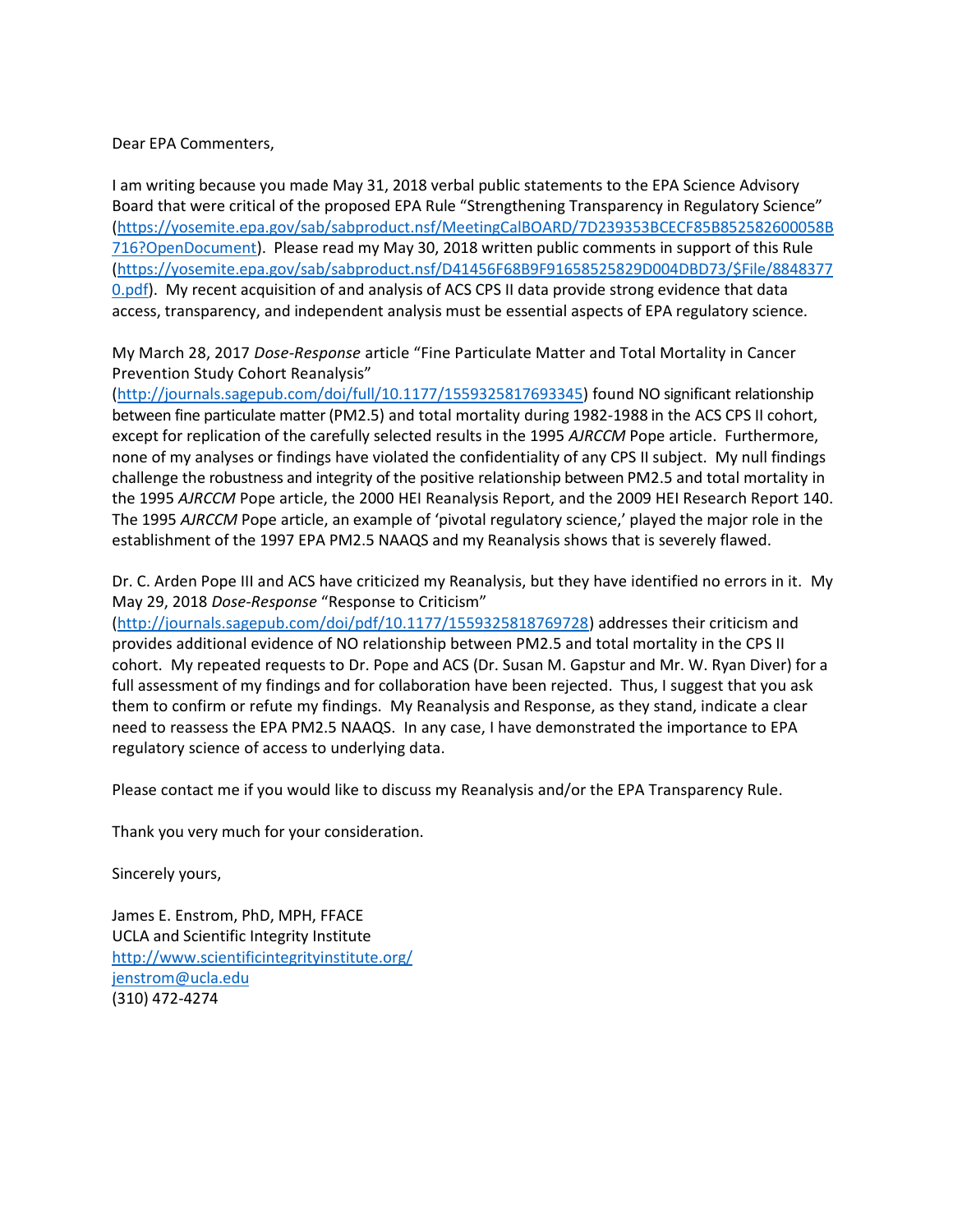June 4, 2018

Genna Reed, MA [<greed@ucsusa.org>](mailto:greed@ucsusa.org) Union of Concerned Scientists, DC

Jonathan M. Samet, MD, MS [<jon.samet@ucdenver.edu>](mailto:jon.samet@ucdenver.edu) Colorado School of Public Health, CO

John D. Bachmann, MS [<johnbachmann@bellsouth.net>](mailto:johnbachmann@bellsouth.net) Environmental Protection Network, EPA

David C. McCabe, PhD [<dmccabe@catf.us>](mailto:dmccabe@catf.us) Clean Air Task Force, MA

Lynn R. Goldman, MD, MS, MPH [<goldmanl@gwu.edu>](mailto:goldmanl@gwu.edu) GWU Milken Institute School of Public Health, DC

Luke R. Tonachel, MPP <<<a>Itonachel@nrdc.org> Natural Resources Defense Council, NY

George D. Thurston, ScD [<george.thurston@nyumc.org>](mailto:george.thurston@nyumc.org) NYU School of Medicine, NY

Mary Berlik Rice, MD, MPH [<mrice1@bidmc.harvard.edu>](mailto:mrice1@bidmc.harvard.edu) Harvard Beth Israel Medical Center, MA

Elizabeth A. Borkowski, MPH <br/>borkowsk@gwu.edu> GWU Milken Institute School of Public Health, DC

Jason A. Schwartz, JD [<jason.schwartz@nyu.edu>](mailto:jason.schwartz@nyu.edu) NYU Institute for Policy Integrity, NY

C. Arden Pope III, PhD [<cap3@byu.edu>](mailto:cap3@byu.edu) BYU Professor of Economics & Lead CPS II Investigator

Susan M. Gapstur, PhD [<susan.gapstur@cancer.org>](mailto:susan.gapstur@cancer.org) ACS Vice President for Epidemiology

W. Ryan Diver, MSPH <rxan.diver@cancer.org> ACS Epidemiology Data Analysis Core Director

Dear EPA Commenters,

I am writing because you made May 31, 2018 verbal public statements to the EPA Science Advisory Board that were critical of the proposed EPA Rule "Strengthening Transparency in Regulatory Science" [\(https://yosemite.epa.gov/sab/sabproduct.nsf/MeetingCalBOARD/7D239353BCECF85B852582600058B](https://yosemite.epa.gov/sab/sabproduct.nsf/MeetingCalBOARD/7D239353BCECF85B852582600058B716?OpenDocument) [716?OpenDocument\)](https://yosemite.epa.gov/sab/sabproduct.nsf/MeetingCalBOARD/7D239353BCECF85B852582600058B716?OpenDocument). Please read my May 30, 2018 written public comments in support of this Rule [\(https://yosemite.epa.gov/sab/sabproduct.nsf/D41456F68B9F91658525829D004DBD73/\\$File/8848377](https://yosemite.epa.gov/sab/sabproduct.nsf/D41456F68B9F91658525829D004DBD73/$File/88483770.pdf) [0.pdf\)](https://yosemite.epa.gov/sab/sabproduct.nsf/D41456F68B9F91658525829D004DBD73/$File/88483770.pdf). My recent acquisition of and analysis of ACS CPS II data provide strong evidence that data access, transparency, and independent analysis must be essential aspects of EPA regulatory science.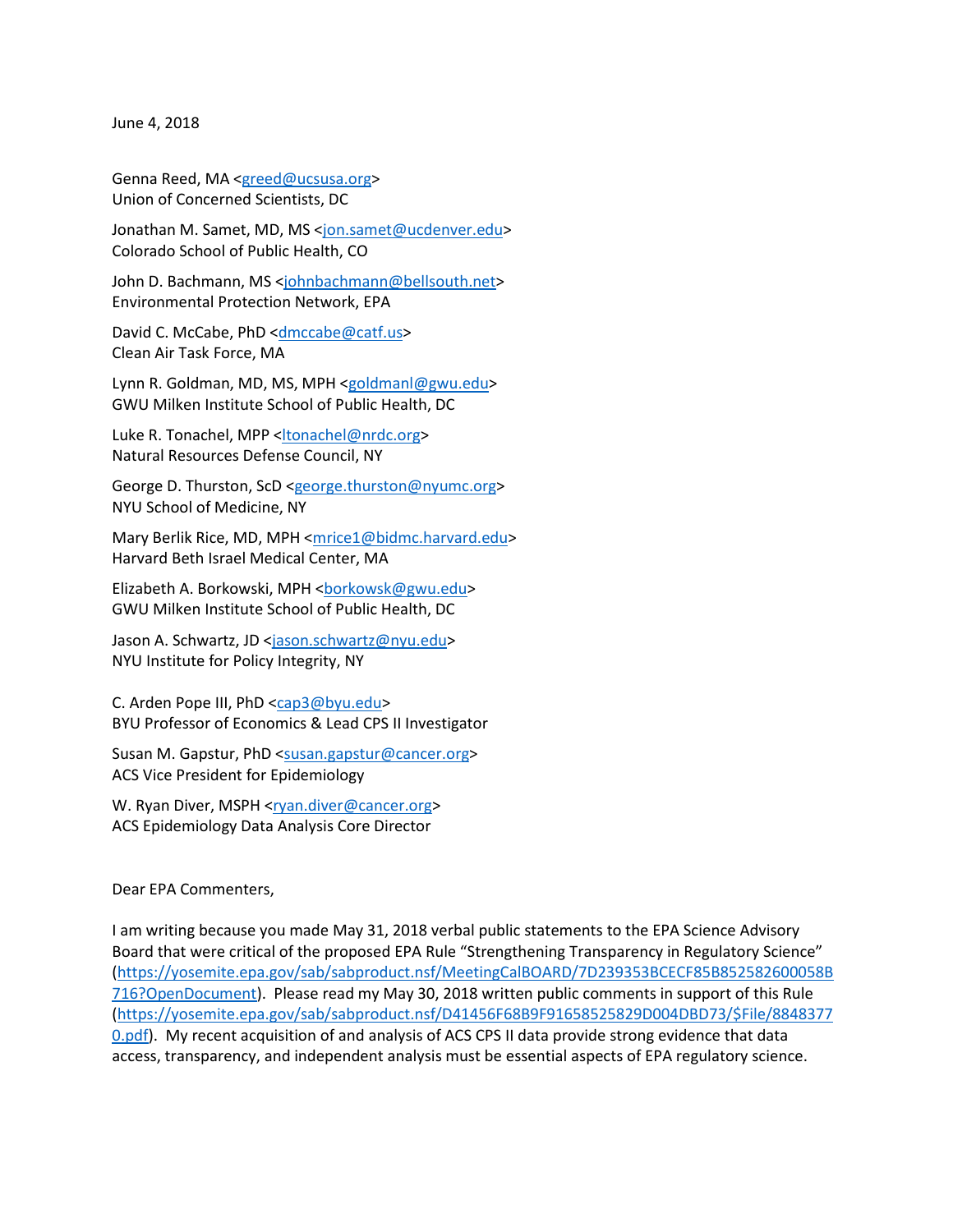My March 28, 2017 *Dose-Response* article "Fine Particulate Matter and Total Mortality in Cancer Prevention Study Cohort Reanalysis"

[\(http://journals.sagepub.com/doi/full/10.1177/1559325817693345\)](http://journals.sagepub.com/doi/full/10.1177/1559325817693345) found NO significant relationship between fine particulate matter (PM2.5) and total mortality during 1982-1988 in the ACS CPS II cohort, except for replication of the carefully selected results in the 1995 *AJRCCM* Pope article. Furthermore, none of my analyses or findings have violated the confidentiality of any CPS II subject. My null findings challenge the robustness and integrity of the positive relationship between PM2.5 and total mortality in the 1995 *AJRCCM* Pope article, the 2000 HEI Reanalysis Report, and the 2009 HEI Research Report 140. The 1995 *AJRCCM* Pope article, an example of 'pivotal regulatory science,' played the major role in the establishment of the 1997 EPA PM2.5 NAAQS and my Reanalysis shows that is severely flawed.

Dr. C. Arden Pope III and ACS have criticized my Reanalysis, but they have identified no errors in it. My May 29, 2018 *Dose-Response* "Response to Criticism"

[\(http://journals.sagepub.com/doi/pdf/10.1177/1559325818769728\)](http://journals.sagepub.com/doi/pdf/10.1177/1559325818769728) addresses their criticism and provides additional evidence of NO relationship between PM2.5 and total mortality in the CPS II cohort. My repeated requests to Dr. Pope and ACS (Dr. Susan M. Gapstur and Mr. W. Ryan Diver) for a full assessment of my findings and for collaboration have been rejected. Thus, I suggest that you ask them to confirm or refute my findings. My Reanalysis and Response, as they stand, indicate a clear need to reassess the EPA PM2.5 NAAQS. In any case, I have demonstrated the importance to EPA regulatory science of access to underlying data.

Please contact me if you would like to discuss my Reanalysis and/or the EPA Transparency Rule.

Thank you very much for your consideration.

Sincerely yours,

James E. Enstrom, PhD, MPH, FFACE UCLA and Scientific Integrity Institute <http://www.scientificintegrityinstitute.org/> [jenstrom@ucla.edu](mailto:jenstrom@ucla.edu) (310) 472-4274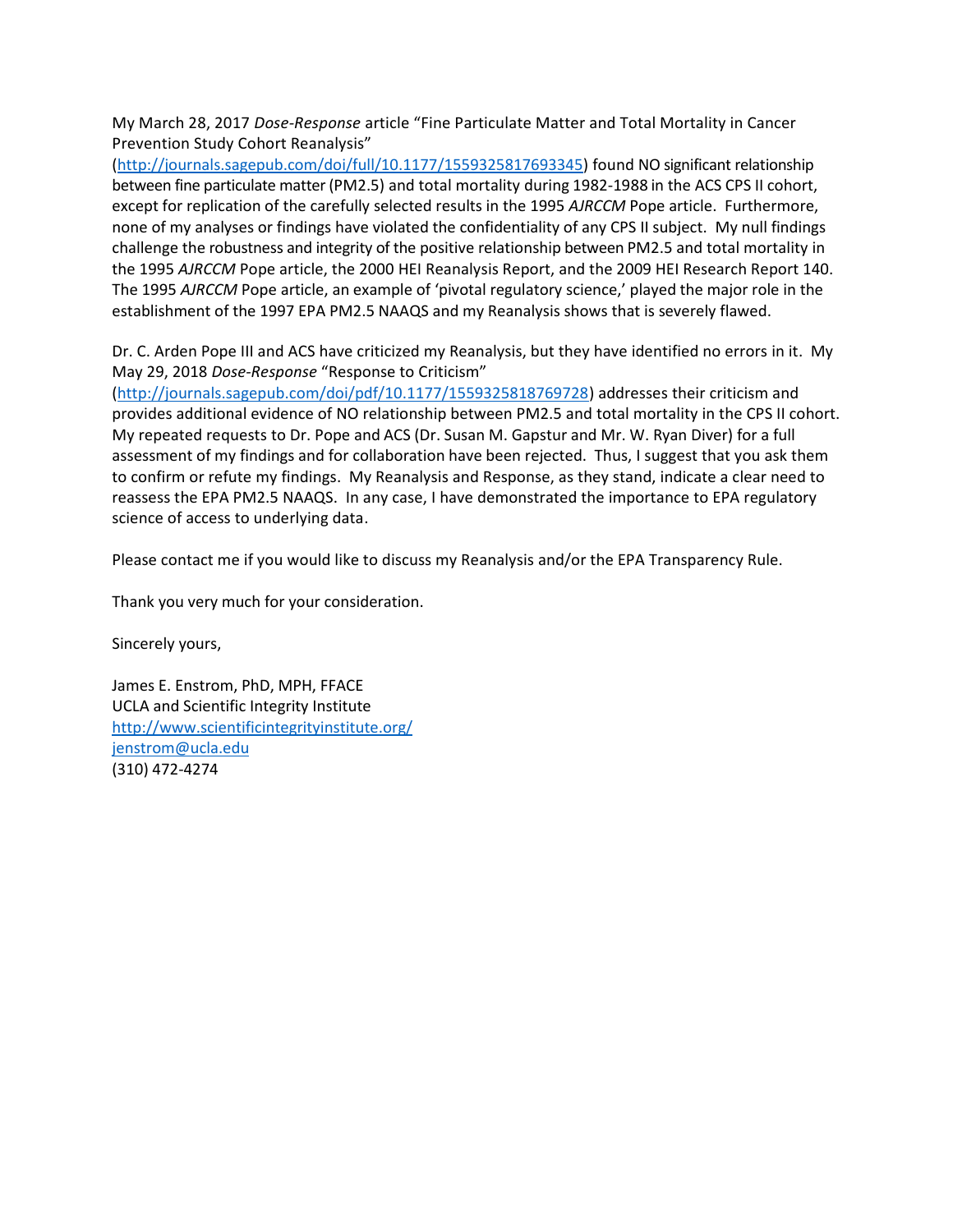## Subject: Examine Strong New Evidence Supporting EPA Transparency Rule

George D. Thurston <george.thurston@nyumc.org>

Cc:

Genna Reed <greed@ucsusa.org>; Jonathan M. Samet <jon.samet@ucdenver.edu>; John D. Bachmann <johnbachmann@bellsouth.net>; David C. McCabe <dmccabe@catf.us>; Lynn R. Goldman <goldmanl@gwu.edu>; Luke R. Tonachel <ltonachel@nrdc.org>; Mary Berlik Rice <mrice1@bidmc.harvard.edu>; Elizabeth A. Borkowski <br/> <br/>borkowsk@gwu.edu>; Jason A. Schwartz <jason.schwartz@nyu.edu>; C. Arden Pope III <cap3@byu.edu>; Susan M. Gapstur <susan.gapstur@cancer.org>; W. Ryan Diver <ryan.diver@cancer.org>

Bcc:

James E Enstrom <jenstrom@ucla.edu>; Stan Young <stan.young@omicsoft.com>; Robert F. Phalen <rfphalen@uci.edu>; Steve Milloy <milloy@me.com>; Fred Lipfert <fred.lipfert@gmail.com>; John Dunn <jddmdjd@web-access.net>; Tony Cox <tony@cox-associates.com>; Skip Brown <skipbrown@asphaltconsultingservices.com>; Lee Brown <leebrown@westrk.org>; Richard Yamada <richard.yamada@gmail.com>; Michael Honeycutt <michael.honeycutt@tceq.texas.gov>

=========

Genna Reed, MA [<greed@ucsusa.org>](mailto:greed@ucsusa.org) Union of Concerned Scientists, DC

Jonathan M. Samet, MD, MS [<jon.samet@ucdenver.edu>](mailto:jon.samet@ucdenver.edu) Colorado School of Public Health, CO

John D. Bachmann, MS [<johnbachmann@bellsouth.net>](mailto:johnbachmann@bellsouth.net) Environmental Protection Network, EPA https://www.linkedin.com/in/john-bachmann-69465a20/

David C. McCabe, PhD [<dmccabe@catf.us>](mailto:dmccabe@catf.us) Clean Air Task Force, MA [http://www.catf.us/about/staff/bios/david\\_mccabe.php](http://www.catf.us/about/staff/bios/david_mccabe.php) 

Lynn R. Goldman, MD, MS, MPH [<goldmanl@gwu.edu>](mailto:goldmanl@gwu.edu) GWU Milken Institute School of Public Health, DC [https://publichealth.gwu.edu/departments/environmental-and-occupational-health-office-dean/lynn-r](https://publichealth.gwu.edu/departments/environmental-and-occupational-health-office-dean/lynn-r-goldman)[goldman](https://publichealth.gwu.edu/departments/environmental-and-occupational-health-office-dean/lynn-r-goldman) 

Luke R. Tonachel, MPP [<ltonachel@nrdc.org>](mailto:ltonachel@nrdc.org) Natural Resources Defense Council, NY Press: kmorasse@nrdc.org <https://www.nrdc.org/experts/luke-tonachel>

George D. Thurston, ScD [<george.thurston@nyumc.org>](mailto:george.thurston@nyumc.org) NYU School of Medicine, NY <https://med.nyu.edu/faculty/george-d-thurston>